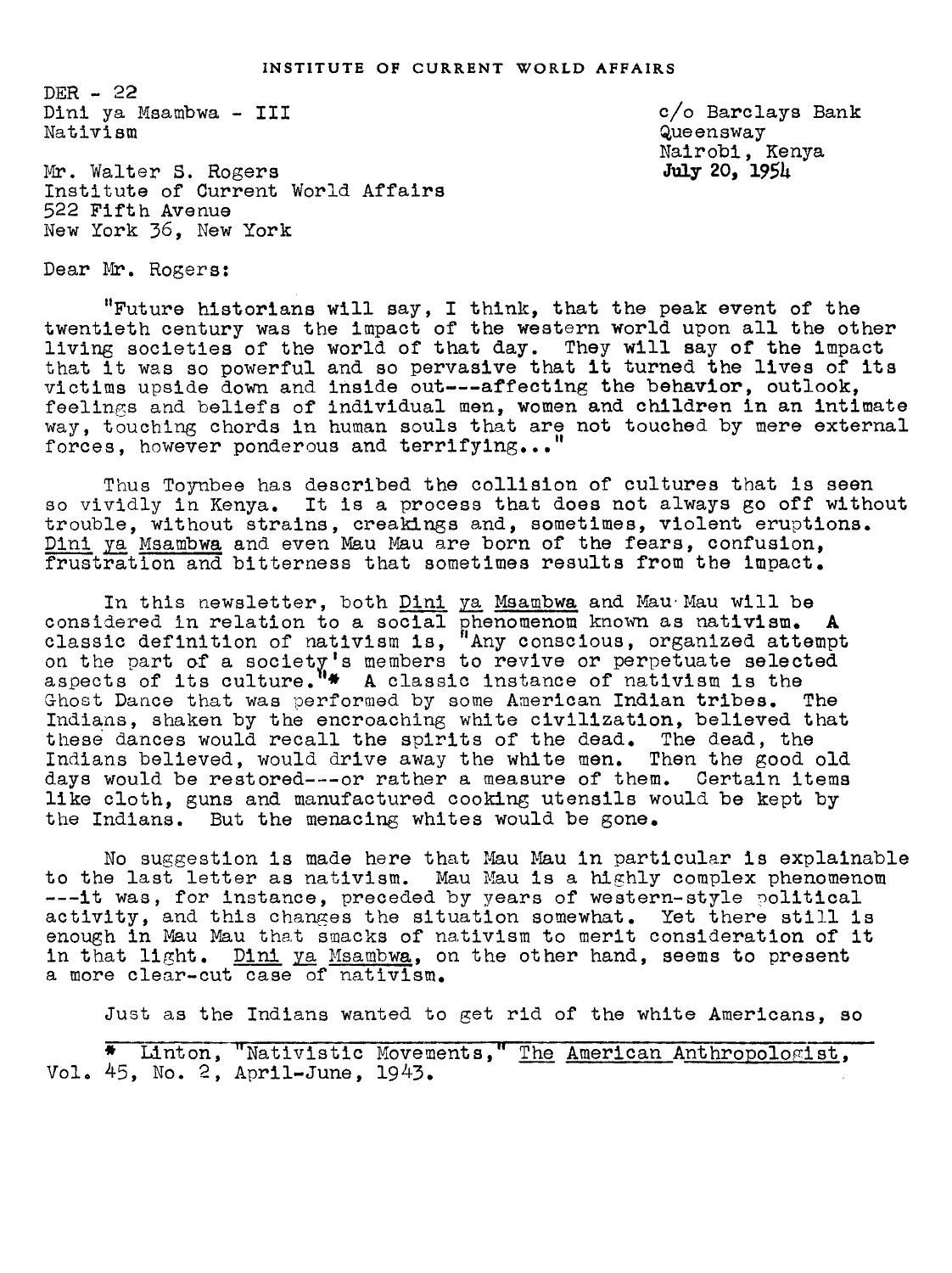$DER - 22$   $- 2$ 

Dini ya Msambwa and Mau Mau want to get rid of the whites in Kenya. They too would return to something approximating the good old days, before the white men intruded on the scene, reducing them in their own estimation, as well as in that of the white men, to the status of an inferior group. The means chosen by the three movements are radically different, though, and this points up a basic distinction in types of nativistic movements.

Anthropologists divide such movements into rational and magical ones. Few nativistic movements are what a non-participant would call ones. Few nativistic movements are what a non-participant would can rational, but some are rational at least when compared with others.<br>Thus Mau Mau is more rational than either <u>Dini ya Msambwa</u> or the<br>Ghost Dances – Whil Ghost Dances. While Dini ya Msambwa followers expect that God will chase the white men away, and while the Indians expected their dead to do the Job, Msu Mau goes about it with the more realistically chosen spear and stolen Sten gun.

Cases of "pure" magical or "pure" rational nativism are rare, though. Thus Mau Mau invades the magical field with its killing oath. At least the unsophisticated members are convinced, whether they took the oath voluntarily or under duress, that they will be struck down by a supernatural vengeance if they renege on their sworn obedience to "The Organization."

It is thought that the oath has less of a supernatural hold on the more educated Kikuyu and that their fear is directed more toward the Mau Mau executioner and his always-handy strangling rope. But it should be remembered that they too grew up in a society where the arogi, the evil medicine men, were either believed in or had only recently fallen into decline.

While Mau Mau invades the magical field, Dini ya Msambwa, though believing that God will chase away the white men, still is not beileving diate dod will chase away the white men, still is hot<br>above giving Him a realistic hand by firing a Trans Nzoia farm<br>building. Considered as a whole, though, Mau Mau would fall into building. Considered as a whole, though, Mau Mau would fall into the rational category and Dini ya Msambwa into the magical one.

Nativistic movements arise when two cultures come into contact. In the case of the Kikuyu, Bukusu and Suk, certain aspects of their old cultures were revived and these were given great importance. It would appear, though, that Dini ya Msambwa and Mau Mau revived these past phases of culture for different reasons.

Linton suggests that items are revived in magical movements because the members feel that by behaving as their ancestors did, they will somehow help to recreate the total situation in which their ancestors lived. This may be true in regard to Dini ya Msambwa. The Whole atmosphere of the movement, with its prophets and the expected return of the disappeared rock, is highly irrational. A Dini ya Msambwa follower may well think that anything can happen as a result of his behavior and prayers.

The situation is different with Mau Mau. It, too, attempts to revive certain of the old customs---among them the shaving of the heads of the women and, in the oath ceremonies, some of the old religious rites. Kikuyu political leaders, in the years preceding Mau Mau, made an attempt to resurrect the old age-group system, under which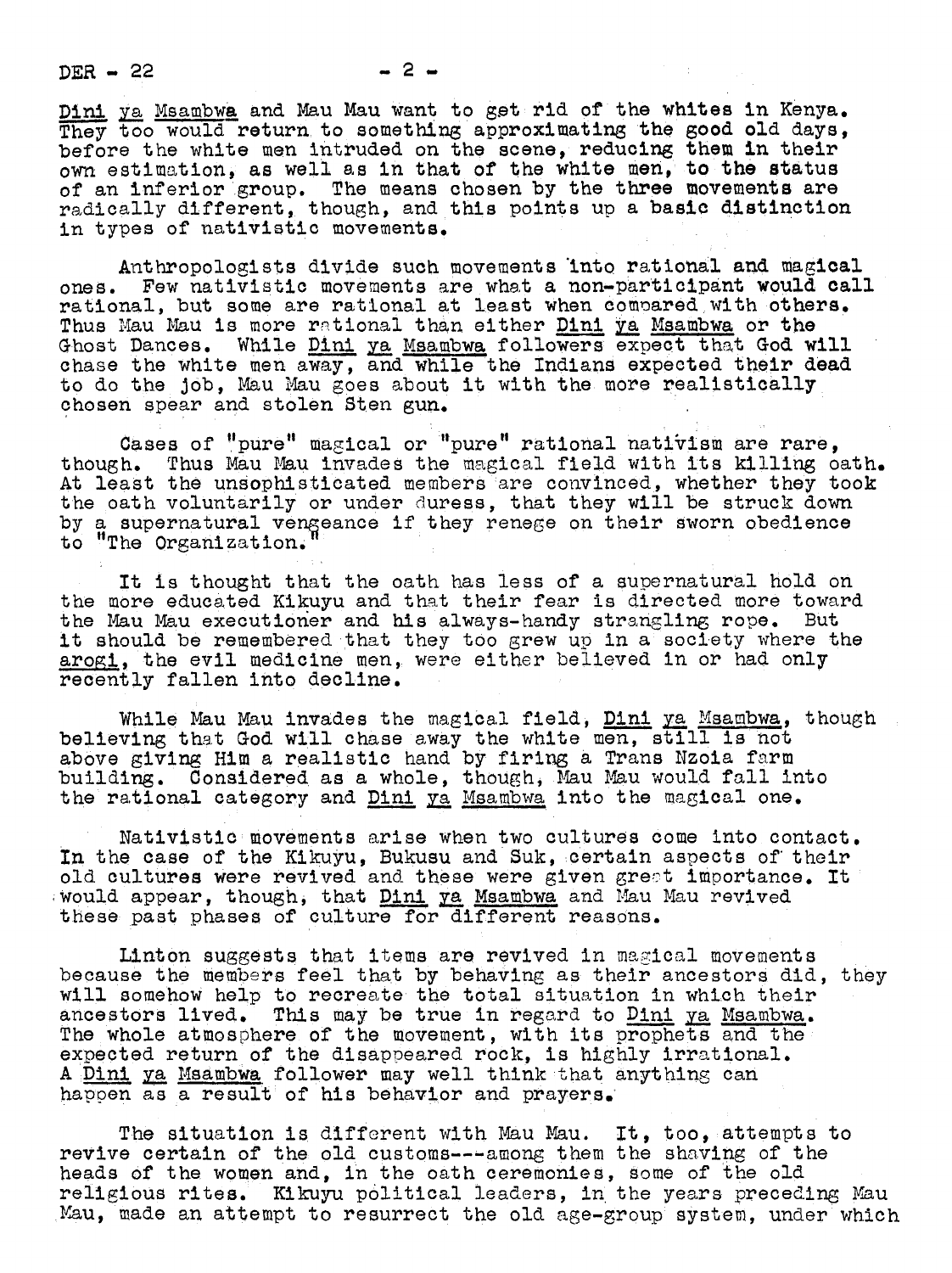DER – 22  $-3-$ 

every Kikuyu male belonged to an organization corresponding to the year of his circumcision. But it would seem that these revivals were attempted for the purpose of restoring the tribe's self-respect and self-sufficiency. A feeling of frustration contributed in large measure to the rise of Mau Mau. It seemed to the Kikuyu that they were trapped forever in a position of hopeless inferiority. By reaching back to the past, to a time when the tribe seemed to be happy and great, they thus could grasp at a claim to importance and worth. No longer were they "boys" to be shouted at by the nearest **Bwana;** they were the worthy sons of Gikuyu and Moombi,  $*$  members of a strong, durable and proud society. No longer woUld they cower; now they Would be psychologically equipped to fight.

In nativistic movements, no attempt is made to restore the totality of the old culture. As such they are not atavistic. Both <u>Dini ya Msambwa</u> and Mau Mau would keep certain European items such as autos and houses. Dini ya Msambwa, too, would retain the Cross, the Bible and the Salvation Army drum and Nau Mau presumably would retain the distorted version of Christianity practiced at some of their meetings. In all nativistic movements, certain aspects of the rejected colture are recognized as Clearly superior to the earlier equivalents and would be kept. The baby would not go with the bathwater.

Why did Mau Mau arise among the Kikuyu and Dini ya Msambwa among the Bukusu and the Suk? What was the catalytic factor that touched them off? Why did it fail to happen in other tribes? Linton remarks that althogh most nativistic movements arise in a situation of inequality between two cultures in contact, the immediate causes are highly variable and in some cases none have arisen in those circumstances. "The reasons for this seem to be so variable and in many cases so obscure that nothing like a satisfactory answer is possible.

There is a pattern, though, under which rational revivalistic movements have arisen and Mau Mau developed out of the same situation. This is as follows: An inferior culture is brought under domination by a superior one. The inferior group at first shows a "great eagerness to assume the culture of the dominant society, this eagerness being accompanied by a devaluation of everything pertaining to its own." The nativistic movement erupts when the inferior group finds that the suoerior grouo is preventing, it from assuming the superior group's culture. "These movements," says Linton, "are a response to frustration rather than hardship and would not arise if the higher group were willing to assimilate the lower one.

No other tribe in Kenya has yet shown the same eagerness to assume the White man's culture as have the Kikuyu. This may answer, at least to a degree, the question "Why not some other tribe." The eagerness to learn of the Kikuyu may be due in part to the geographical proximity of their lands with the European settled areas. It also is possible that a uniqueness in the culture of the Kikuyu, who were hill and forest dwellers, with a resulting uniqueness in the psychological make-up of the individual, produced an exceptional willingness to learn.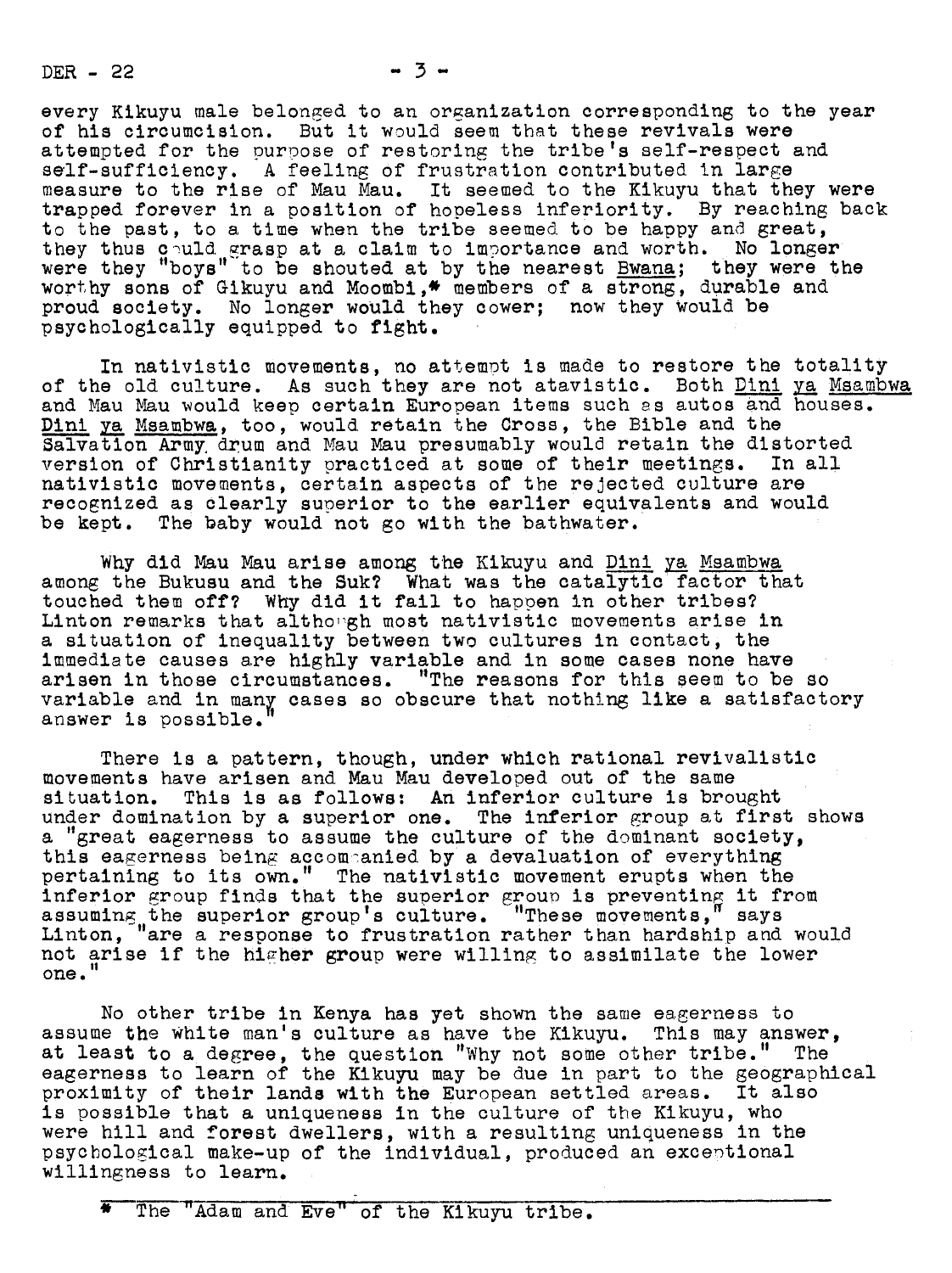$DER - 22$   $- 4$ 

Of all the Africans who passed the secondary school examination in Kenya last year, 44 per cent were of the Kikuyu and the related Meru and Embu tribes. Yet they together total only 30 per cent of the African population. Employers in Kenya say that Kikuyu workers are the best. In spite of Mau Mau reprisals, Kikuyu parents still send their children to mission schools in the Reserve. Education. send their children to mission schools in the Reserve. the white man's educstion, must be had at any price.

Along with this eagerness to learn, there occurred a "devaluation" of the old culture. Despite Mau Mau and earlier attempts to revive Kikuyu "patriotism, one still finds young Kikuyu men with some education who will scoff at their parents as "ignorant savages." Others cannot tell you the name of their father's age-group.

The noose of frustration tightened around the Kikuyu when they found that they could not live in the white man's world. The educated Kikuyu with the Oxford degree was kept out by the color bar. Others encountered a different sort of barrier. Nairobi was, and still is, full of young men with only a few years of education. They can<br>read and write and they can speak English, but that is all. Compared with their parents, though, they have come a long way. Yet by modern stand $\cdot$ rds they are suited only for minor jobs. They had expected their precious few years of education to bring them white riches and white power. When it brought little or nothing, they blamed it on the color bar and the malevolent Europeans. Actually the color bar. did not affect them.

The Kikuyu did not get into the Europeans' world, so they would reject it. Later the rejection became more violent. The living symbol of the closed-shoo white culture, the white man himself, would be ejected from the scene. Other factors served to embitter the leaders and facilitate the acquisition of a following. of course. Among them were real and fancied grievances, low wares, land shortages and vigorous leadership. The frustration factor was a major one, though, and one has only to meet a Kikuyu with some education to appreciate just how strongly it colors his whole personality.

The <u>Dini ya Msambwa</u> situation is of another sort. It is only recently that the Bukusu have shown any "eagerness to assume the culture of the dominant society." Perhaps, at that, "eagerness" is too strong a word. At any rate, whatever eagerness exists in no way approaches that of the Kikuyu in intensity. Most of the Suk on the other hand are easer only to be left alone. What then was responsible for the rise of <u>Dini ya Msambwa</u> in those tribes?

It is said that hardships can cause magical movements. Leadership ---even when there have been no hardships or previous discontents---can also succeed in stirring up these movements. Chief Jonathan and other educated Africans would argue that the missionary attitude toward the old customs imposed a severe hardship on the tribe. Many administrative officers share this view and unhesitatingly blame Dini ya Msambwa on "maladroit missionary activity."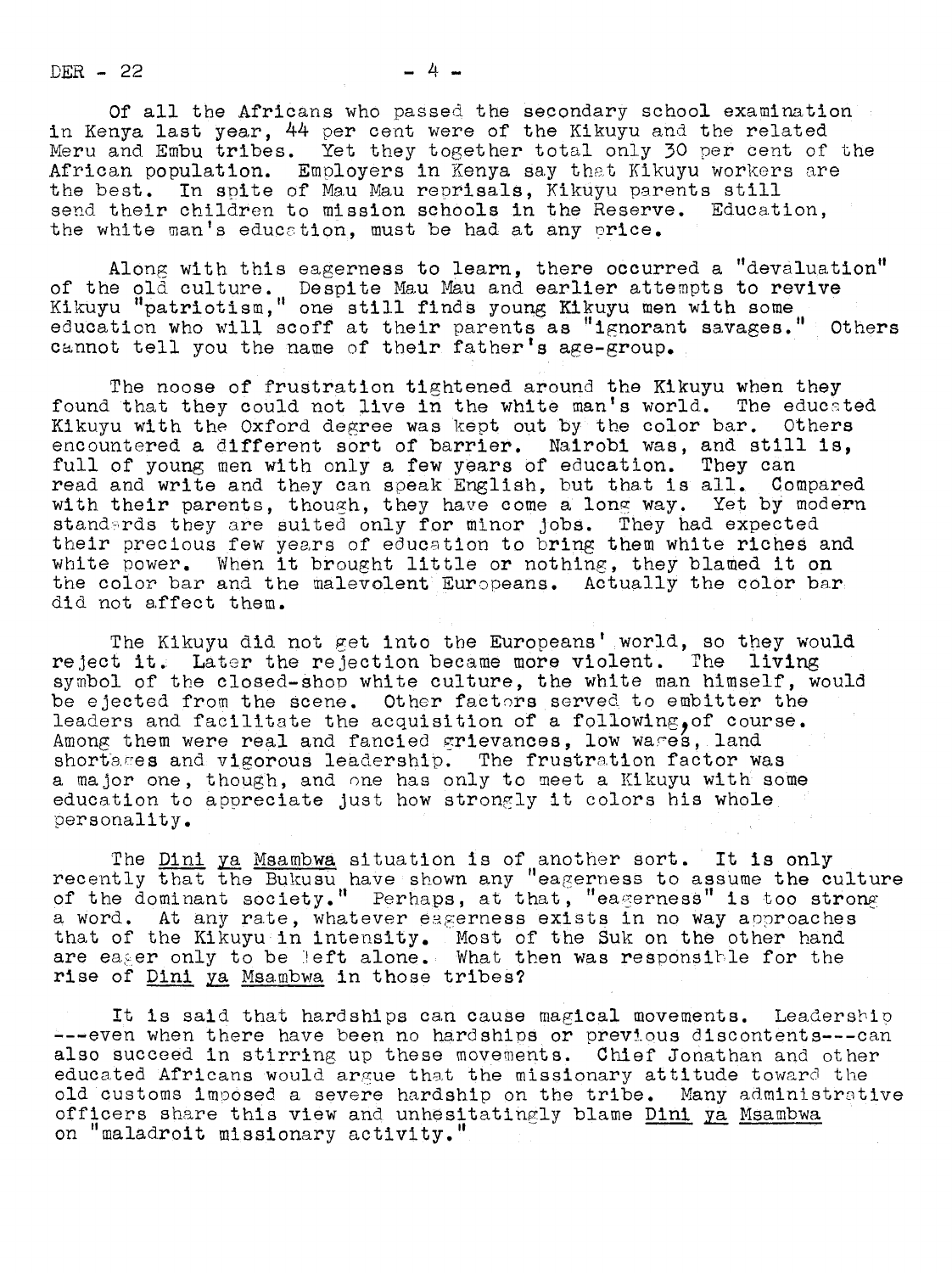DER- 22

At the same time many government officials in Kikuyu country will privately blame, the missionaries for rendering unwitting assistance to early Kikuyu nationalism and Mau Mau. They refer to missionary efforts to stamp out female circumcision and polygamy, which resulted in mission rebellions and the formation of the Kikuyu independent schools and churches. These churches and schools are regarded by the government as hot-beds of Mau Mau.

The missionaries' unrelenting attitude toward the old customs undoubtedly played a role in the rise of all of the Dinls that flowered forth in North Nyanza. In face of missionary intransigence, Bukusu like Chief Jonathan's old man with the two wives would gravitate easily into a Din!.

Along with this is the fact that the missionaries, as well as the government, have made life rather boring for the African. In the old days there were the excitements of warfare, dances and sessions of the governing elders. The government abolished warfare and took away the power of the elders. The missionaries ended the dancing and decreed a rather puritanical life for the African. The African, meanwhile, saw that the Europeans had no intention of ever giving up their drinking, dancing, smoking and fighting and got the idea that he had been selected as the goat. Then along came a prophet, offering a new and tolerant religion, one that had no white missionaries to call the tune. Its attractiveness Was enhanced by the fact that it offered excitement and the opportunity for a little devilment.

In any consideration of Dini ya Msambwa, the force of leadership must be reckoned with. In comparatively unevangelized Suk, the success of <u>Dini ya Msambwa</u> could be due in great measure to Pkiech's personality. A tribal policeman who talked with Pkiech Just before the affray returned to the District Commissioner and "was very agitated when making his report; he said that he had been almost bewitched by the power of the leader's eyes."\*

The type of mumbo-Jumbo preached by Pklech and Masinde would not be difficult for the African masses to believe. As Carothers remarks, \*\* the African, in transition from the old tribal outlook to a modern one, still persists in entertaining magical modes of thought.

Once underway, the Dinis acquire something of political significance as a symbol of opposition to the whites. They become, as it were, a symbol of African independence. You ask an educated African about the Dinis and he often will reply in a pained voice. "Why shouldn't Africans have their own religion?" He probably does not believe in one word preached by the local prophet, but he is tired of having the white men---government officials, missionaries and employers---ordaining every aspect of his life for him.

\* Report of the Commission of Inquiry into the Affray at Kolloa, Baringo.

\*\* Carothers, "The Psychology of Mau Mau, " Government Printer Nairobi, 195#.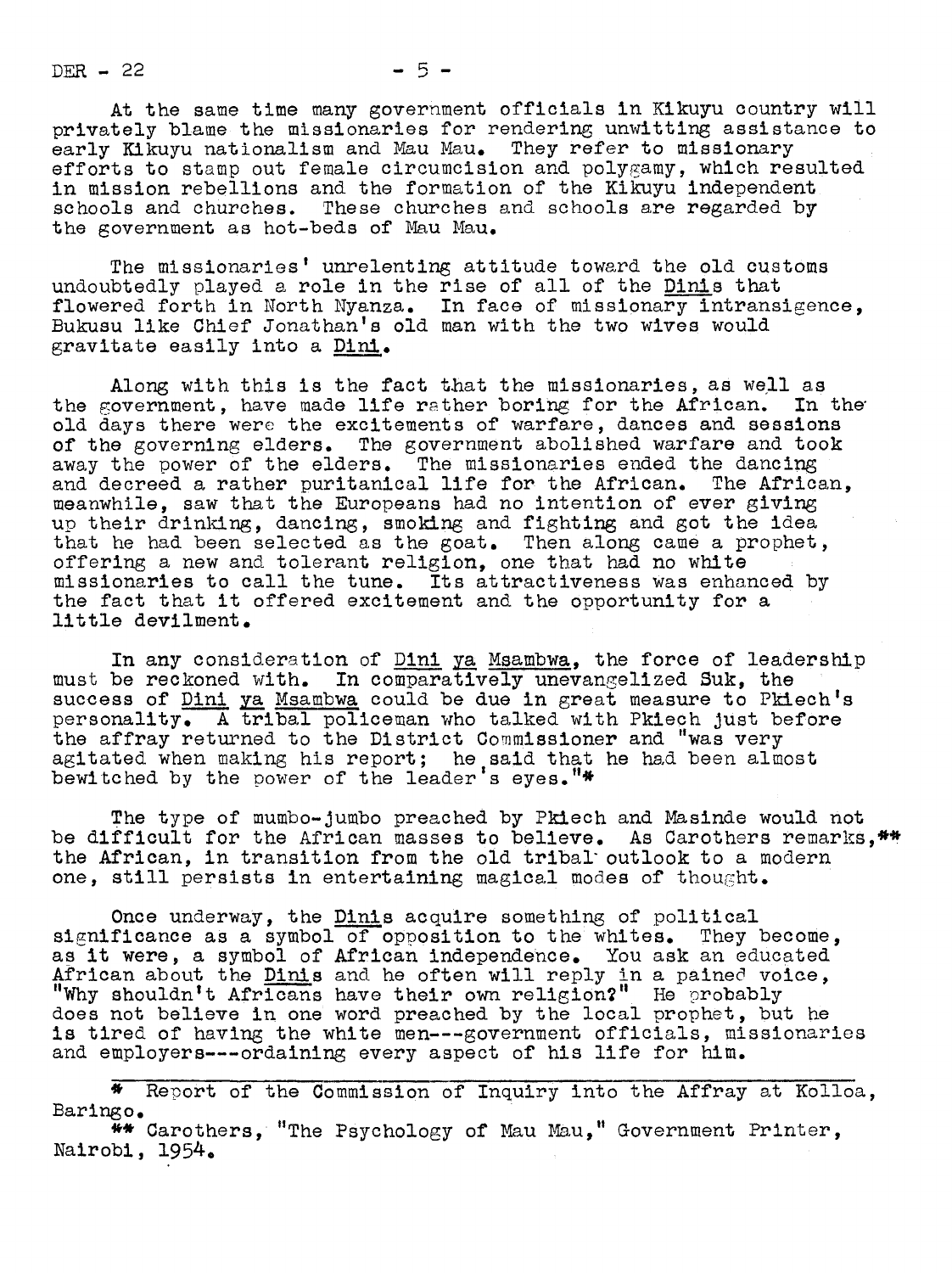$DER - 22$  -6 -

In discussing the question of dealing with the Dinis, and of Mau Mau as well, many government officials say they feel that controls should be placed on the missionaries. Ideally, education should be taken out of their hands, these officials say. A start has been made in this direction with the opening of a number of District Education Board schools---they are really government schools---and with the implementation of the Beecher Plan. for African Education. Under the Beecher Plan the government is gradually taking over the financial responsibility for mission schools.

The number of DEB schools is small, though, and the missionaries still operate more than 90 per cent of all education. The government is reluctant to open any great number of DEB schools at this time. The idea of the Beecher Plan was that the government, by paying the piper, could call the tune in the mission schools, some of whom had very low standards. But the policy acknowledges that the missionaries will play a major role in education for a long time to  $cone.$ 

The policy of government grants to mission schools has not always been successful from an administrative point of view. Some missionaries have refused to submit accounts, Others have handed in reports that auditors regard as unsatisfactorY. Officials say there is no question of dishonesty. Rather, they say, it appears that bookkeeping is too much for some missionaries. In other cases, they add, it appears that some of the funds went into the general church expenditure. Efforts are being made to get the missionaries into line.

Under present policy, control of education will eventually pass into the hands of the District Education Boards, as the executive committee of the African District Councils. Bit by bit the mission-<br>aries and the government will relinquish their controls. "We're Under present policy, control of education will eventually<br>into the hands of the District Education Boards, as the executive<br>committee of the African District Councils. Bit by bit the miss<br>aries and the government will rel authority to the local bodies," one top-ranking education official said. "In the old days in England, the church controlled education, but now the responsibility has passed to the local government." No. date has been set for the ultimate devolution, though, and all 0fficials say "it's a. long. way off."

There are many missionaries here who are thoroughly dedicated to their work and whose lives have been spent in the best tradition of Christlan sacrifice, They have brought great benefits to the Africans and they are highly qualified to impart both academic learning and character to their charges. But there is another type on the scene as well, and he has stirred up ill-will not only among the Africans but among officials and settlers.

Many local people of all races are resentful of the fact that some American missionaries use their missionary privileges to import dutyfree Chevrolets, only to turn around and sell them for a fat black market price. The standard of living of some missionaries is above that of many Europeans, and the Europeans often ask whether the missionaries are more interested in high living than in evangelism.

Government officials complain that many of the fundamentalists.